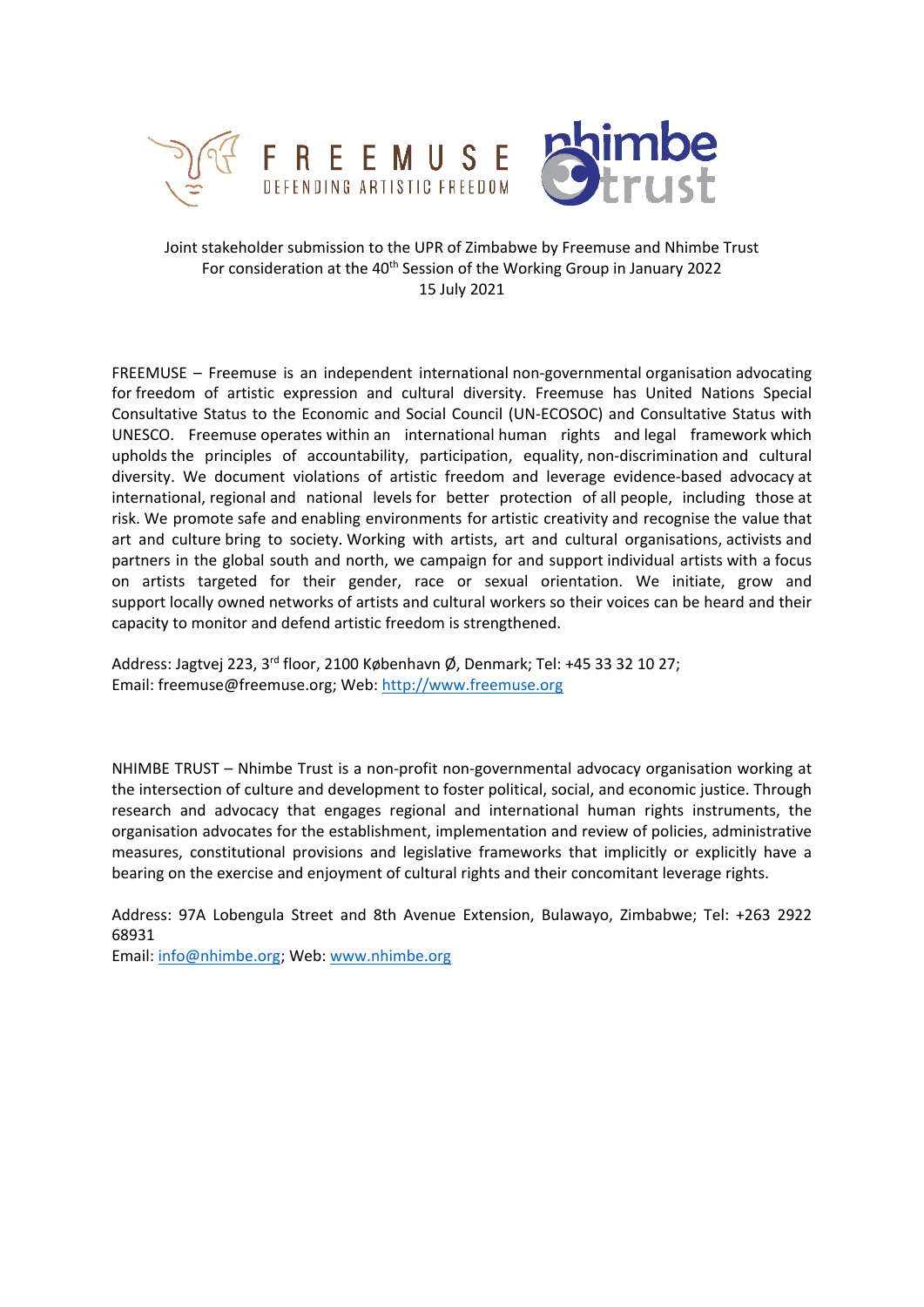

## Executive Summary

Freemuse and Nhimbe Trust welcome the opportunity to contribute to the third cycle review of the Universal Periodic Review (UPR) of Zimbabwe.

The submission evaluates the implementation of recommendations made in the second cycle UPR and assesses the Zimbabwean authorities' compliance with international human rights obligations as well as constitutional guarantees with respect to fundamental freedoms and cultural rights, particularly concerning:

- -Criminalising of artistic expression
- -Censorship of artists and artworks in Zimbabwe
- -Harassment and intimidation of cultural actors

Between 2016 to 2021, Freemuse and Nhimbe Trust have documented <sup>a</sup> clampdown on the right to freedom of artistic expression in Zimbabwe, where artists and cultural actors have been subjected to systematic censorship, criminal prosecution as well as harassment and intimidation. Such violations of Zimbabwe'<sup>s</sup> obligations arise from the existence of legislative frameworks that are utilised to silence artistic voices as well as other forms of democratic dissent. Despite constitutional guarantees to the right to freedom of artistic expression, the Government of Zimbabwean has not undertaken adequate measures to ensure the full realisation of the right.

This UPR third cycle review was compiled based on information collected and verified by Freemuse and Nhimbe Trust.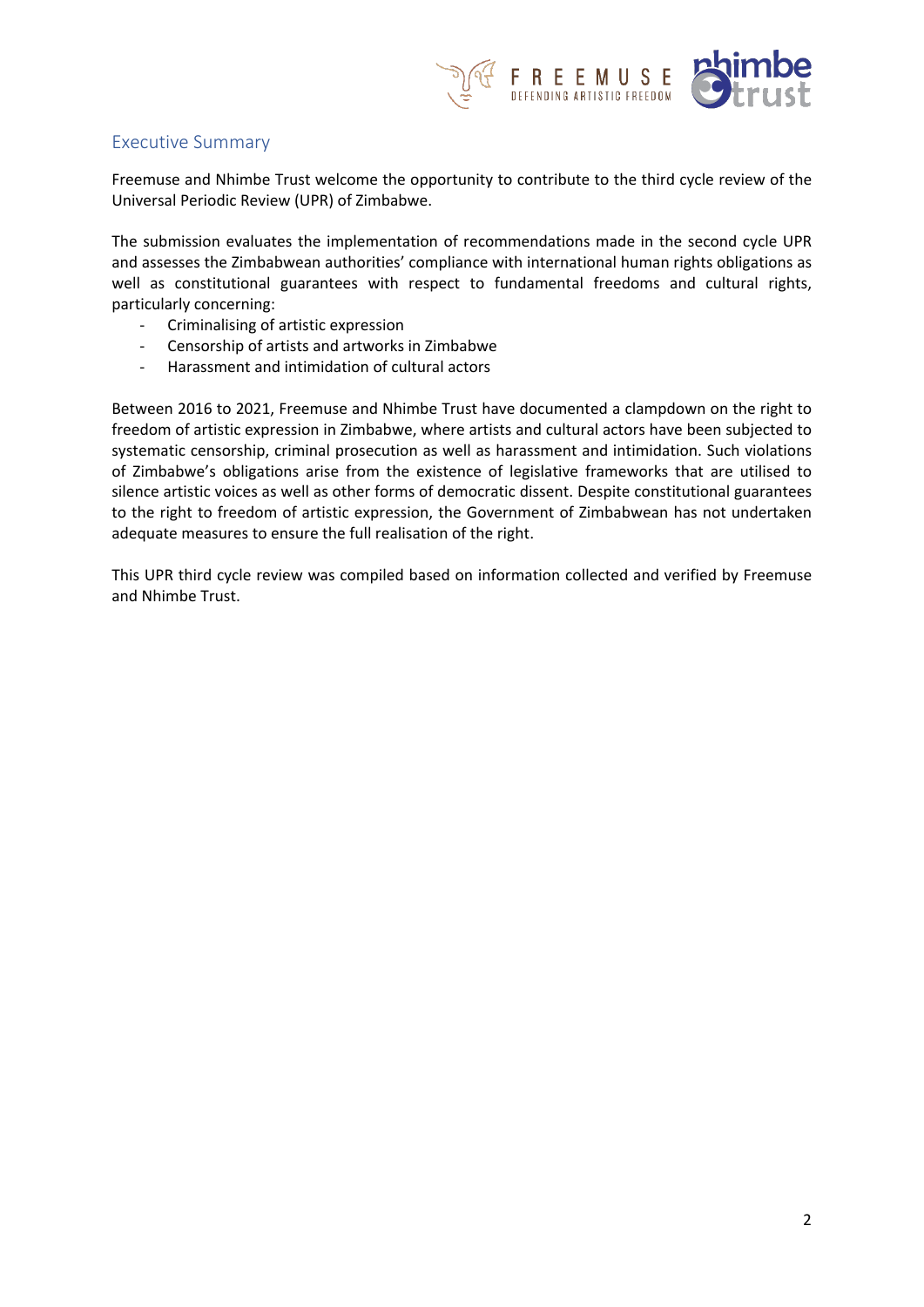

## Implementation of second cycle recommendations

Following the second cycle UPR in 2016, 13 recommendations were presented to the Government of Zimbabwe regarding the adoption of measures to guarantee the right to freedom of expression in accordance with constitutional provisions (131.14) and in full compliance with international obligations on human rights (131.15). The Government of Zimbabwe noted five recommendations on the right to freedom of expression, specifically those requiring reform of the Criminal Law (Codification and Reform) Act and the Public Order and Security Act (132.90, 132.91), and recommendations calling for the ratification of the Optional Protocol to the International Covenant on Economic, Social and Cultural Rights (132.46, 132.29).

The government also noted Canada'<sup>s</sup> recommendation calling for an end to human rights violations and abuses against civil society, media, and political opposition, <sup>a</sup> repeal of the ban on public demonstrations, and insurances on the rights to freedom of expression, association, and peaceful assembly (132.95). Norway'<sup>s</sup> recommendation on the right to engage in free and private exchanges of information on social media (132.92) was similarly noted. Finally, whilst the Government of Zimbabwe accepted part of Sweden'<sup>s</sup> recommendation concerning the broad right to freedom of expression and freedom of media, it noted the component calling for <sup>a</sup> repeal of the Access to Information and Protection of Privacy Act and the Public Order and Security Act (132.62). The Government of Zimbabwe also accepted recommendations 131.93, 132.93 and 131.95 concerning the need to guarantee freedom of the media and freedom of assembly.

# Legislative protections on freedom of artistic expression in Zimbabwe

Freedom of artistic expression entails the right to experience and contribute to artistic and creative expressions, to disseminate artistic expressions or creations, and to enjoy the arts. Zimbabwe is <sup>a</sup> party to multiple international covenants that protect freedom of expression, including the Universal Declaration of Human Rights (UDHR), the International Covenant on Economic, Social and Cultural Rights (ICESCR), the International Covenant on Civil and Political Rights (ICCPR), and the African Charter on Human and Peoples' Rights. However, Zimbabwe is yet to sign or ratify the Optional Protocol to the ICESCR which establishes the complaint and inquiry mechanisms for the ICESCR, despite recommendations following the second cycle of the Universal Periodic Review in 2016 (132.46, 132.29). Freemuse and Nhimbe Trust call on the Government of Zimbabwe to implement these recommendations pertaining to the complaint and inquiry mechanisms.

At the national level, freedom of artistic expression is protected under the Zimbabwe Constitution, which was adopted in 2013 following <sup>a</sup> national referendum and incorporated an expansive Declaration of Rights, including civil, political, and cultural rights. In particular, Section 61 of the Zimbabwe Constitution upholds the right to freedom of expression and freedom of the media. The Constitution also recognises other rights and liberties which are crucial for the realisation of the right to freedom of artistic expression, including the right of access to information (Section 62), right to freedom of conscience (Section 60(1)), cultural rights (Section 63), right to freedom of assembly and association (Section 58), right to freedom of profession (Section 64) as well as the right to freedom of movement (Section 66).

Section 61(5) of the Constitution also outlines admissible restrictions on the right to freedom of expression, which includes incitement to violence, hate speech, injury to <sup>a</sup> person'<sup>s</sup> reputation or dignity, or breach of the individual right to privacy. This runs counter to international human rights norms which protect all forms of expression, including that which is not truthful, and determines that expressions deemed insulting must only be restricted after satisfying the principles of necessity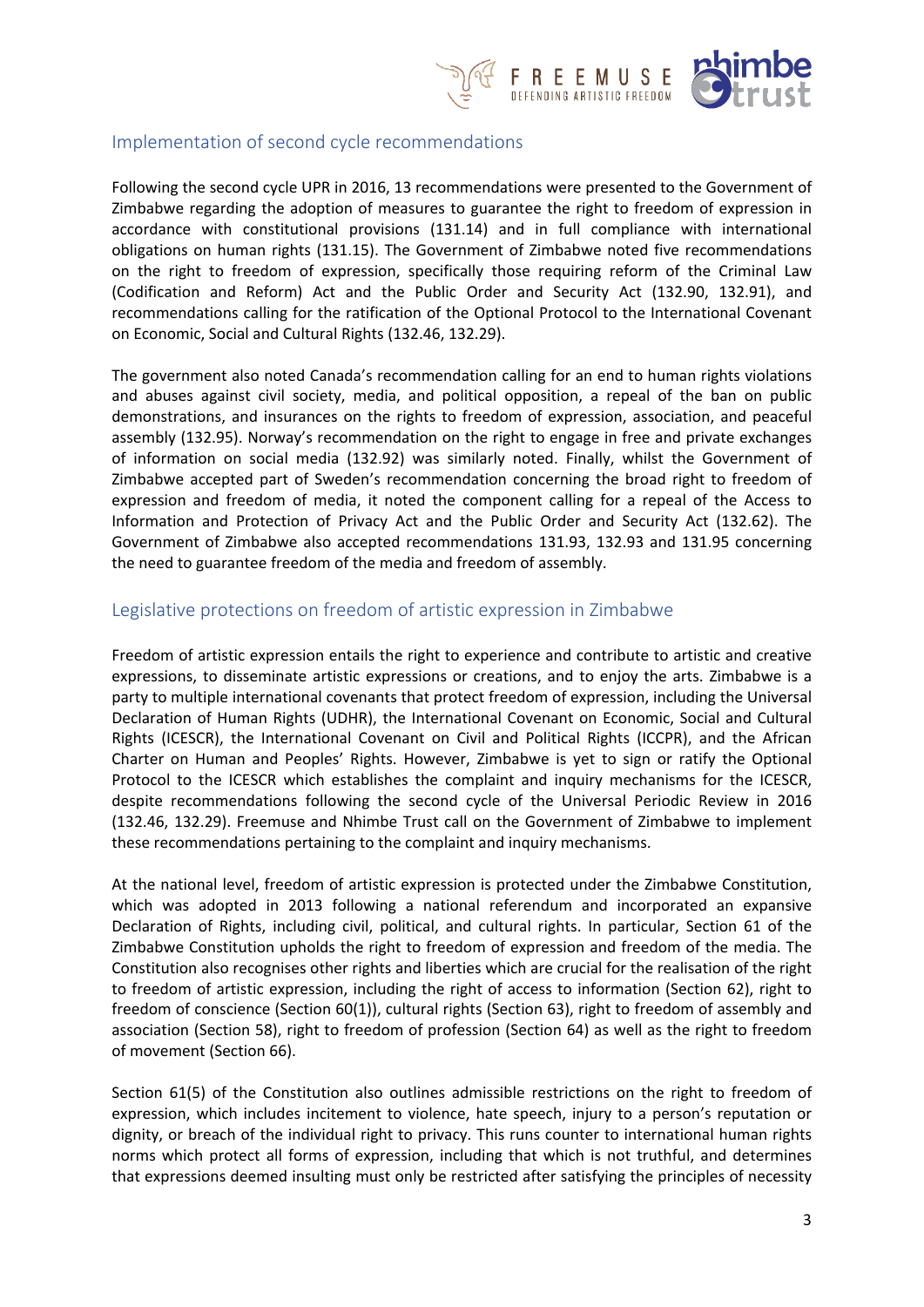

and proportionality.<sup>1</sup> The same norms apply to content which is considered to offend, shock, and disturb.<sup>2</sup>

Since the adoption of the 2013 Constitution of Zimbabwe (Amendment no. 20), the government has undertaken <sup>a</sup> legislative reform programme that is aimed at aligning legislation to the new constitution. An Inter-Ministerial Taskforce chaired by the Attorney General was established in 2015 to lead the process and in March 2021, the task force reported that as of January 2021, it had completed 20 bills, with 43 still outstanding.<sup>3</sup> Despite a process of legislative realignment, constitutional protections and international human rights guarantees, Freemuse has documented violations relating to the exploitation of pre-existing legislations and regulations to suppress artistic voices. Legislative mechanisms have arbitrarily been used to harass, intimidate, and prevent artists from exercising their cultural rights.

## 1. Criminalising artistic expression

Since the second cycle UPR in 2016, Freemuse has documented an increase in criminal law being used to restrict artistic freedom in Zimbabwe, with the criminal prosecution of artists preventing their free participation in cultural activities for fear of reprisals, leading to an environment of selfcensorship and fear. In the period between 2016 and 2020, Freemuse has documented that at least five artists have faced legal prosecution for their exercise of freedom of expression in Zimbabwe, whilst another three artists were subject to censorship directed by state-sponsored bodies. Furthermore, through interviews with artists and cultural institutions in Zimbabwe, Freemuse and Nhimbe Trust have noted that violations of the right to freedom of artistic expression and other cultural rights are exercised through <sup>a</sup> combination of legislative measures, formal state mechanisms, and intimidation and harassment of artists and cultural actors. Specifically, the Criminal Law (Codification and Reform) Act, the Censorship and Entertainment Controls Act, and the Broadcasting Services Act provide <sup>a</sup> mechanism for the government to restrict various rights and freedoms which are essential for artists and cultural actors to exercise their right to artistic freedom.

The Criminal Law (Codification and Reform) Act [Chapter 9:23] of 2004 is often employed by government authorities to criminalise artistic expression that is deemed as inciting public disorder of violence, endangering public safety, affecting the defence or economic interests of Zimbabwe, undermining public confidence in <sup>a</sup> law enforcement agency, or disrupting any essential service. Section 31 of the Act criminalises the publication or communication of false statements prejudicial to the state, punishable with <sup>a</sup> fine of up to 4195 euros or imprisonment up to 20 years. Further, various provisions of the law prosecute artists for their expressions, including Section 33 which criminalises expressions that 'undermine the authority of or insult the President', Section 36 which criminalises public violence, Section 37 on participation in gatherings with an intent to promote public violence, breaching peace or bigotry, and Section 46 on criminal nuisance.

On 16 June 2020, Victor Majoni was arrested and charged with 'insulting and undermining the authority' of the President under the Criminal Law (Codification and Reform) Act [Chapter 9:23] after sharing <sup>a</sup> cartoon video on his WhatsApp portraying <sup>a</sup> character criticising the President of

<sup>&</sup>lt;sup>1</sup> Article 19 (2020). Viral Lies: Misinformation and the Coronavirus, [https://www.article19.org/wp](https://www.article19.org/wp-content/uploads/2020/03/Coronavirus-briefing.pdf)[content/uploads/2020/03/Coronavirus-briefing.pdf](https://www.article19.org/wp-content/uploads/2020/03/Coronavirus-briefing.pdf)

<sup>&</sup>lt;sup>2</sup> Recommendation CM/Rec(2014)6 of the Committee of Ministers to member States on a guide to human rights for Internet users – Explanatory Memorandum, Council of Europe, 16 April 2014, para. 40.

<sup>3</sup> The Inter-Ministerial Taskforce (2021). *The Inter-Ministerial Taskforce Newsletter, [https://imt.gov.zw/resources/newsletters/.](https://imt.gov.zw/resources/newsletters/)*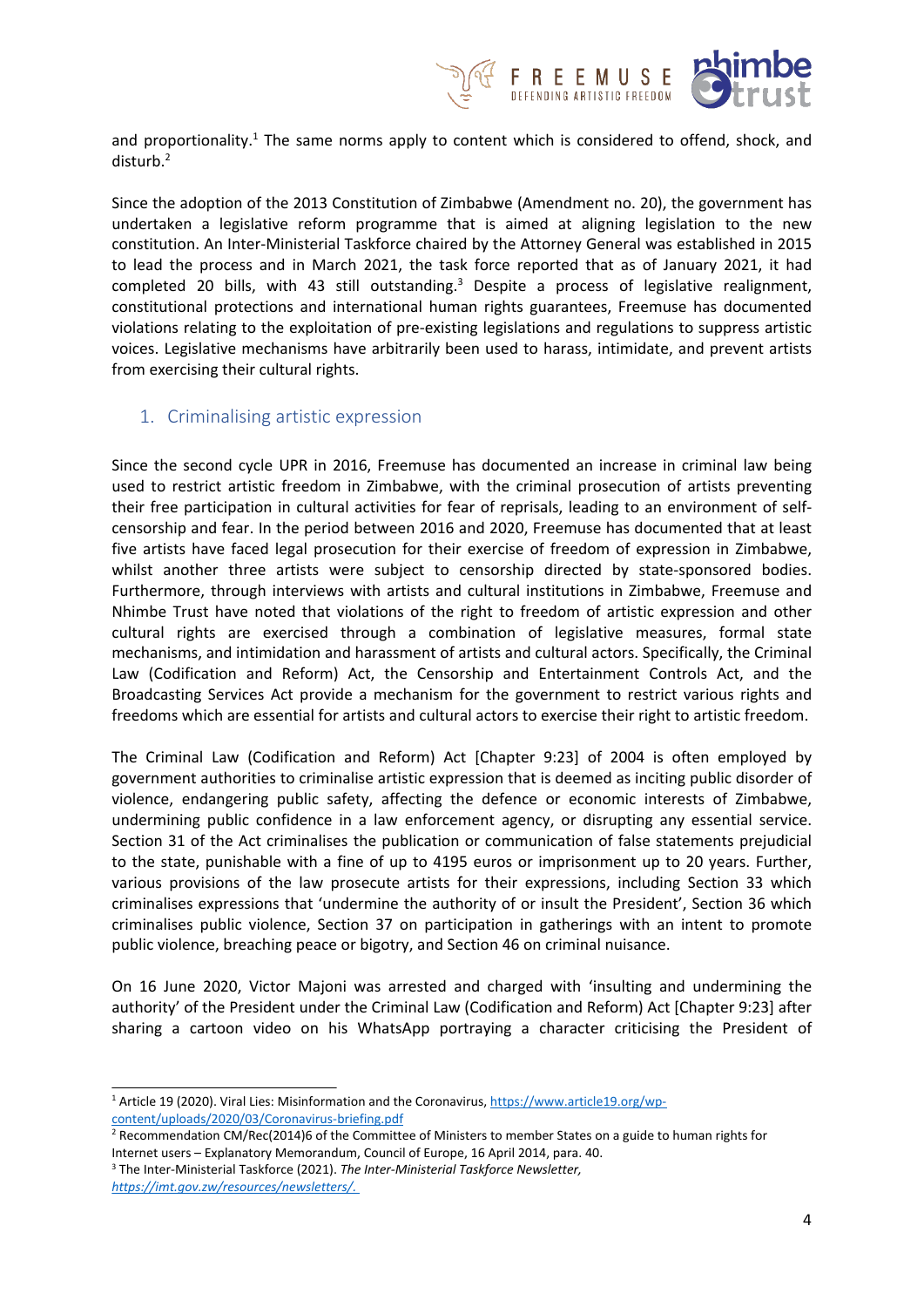

Zimbabwe in response to the coronavirus pandemic.<sup>4</sup> He was arrested under Section 33(2) of the Act which criminalises actions deemed to insult or undermine the authority of the President.<sup>5</sup> The government'<sup>s</sup> prosecution was premised on the allegation that there was <sup>a</sup> real risk or possibility that the statement was false and could engender feelings of hostility towards or cause hatred, contempt or ridicule of the President. The proceedings lasted for one year and the closing submissions were made on 28 June 2021. Majoni'<sup>s</sup> prosecution demonstrates the silencing of democratic dissent in Zimbabwe and the silencing of artistic voices that question or criticise the authorities. In an interview with Freemuse in July 2021, Majoni'<sup>s</sup> lawyer Nqobani Sithole highlighted the reluctance of the Zimbabwe judiciary to impartially address politically motivated cases.

Further, the legal framework under the Criminal Law (Codification and Reform) Act [Chapter 9:23] has established mechanisms for an increased intolerance for, and impunity against, any form of political dissent. On 26 February 2019, comedians Gonyeti (given name Samantha Kureya) and Maggie (given name Sharon Chideu) were arrested by members of the Criminal Law and Order section of the Harare Police Station for performing <sup>a</sup> comedy skit depicting police brutality that was broadcasted on the internet,<sup>6</sup> for which they wore clothes resembling the uniform of the police forces in Zimbabwe.<sup>7</sup> They were charged with 'criminal nuisance' under Section 46 of the Act on the grounds of illegally impersonating police officers, and fined 16.45 euros before being released. Freemuse and Nhimbe Trust are concerned about the clampdown on artistic expressions that question and challenge state authorities, and the consequential negative impact this has on Zimbabwe'<sup>s</sup> democracy.

### Impact of COVID-19 on artistic expressions

Zimbabwean human rights organisations have also documented <sup>a</sup> proliferated clampdown on artists and human rights defenders during the COVID-19 pandemic, which has been used as <sup>a</sup> guise to restrict and suppress civil and political liberties in Zimbabwe. On 31 July 2020, novelist Tsitsi Dangarembga was arrested and detained by the police for engaging in <sup>a</sup> two-women anti-corruption protest march in Harare. Dangarembga was charged with intending to incite violence under the Criminal Law (Codification and Reform) Act and breaching the COVID-19 regulations promulgated by the government through a Statutory Instrument.<sup>8</sup> The novelist was released on bail on 1 August 2020 and in September 2020, her case was transferred to the Anti-Corruption court, which she challenged before the High Court of Zimbabwe. Noting <sup>a</sup> lack of evidence of corruption relating to Dangarembga's case, the High Court quashed corruption charges against her in June 2021.<sup>9</sup> At the time of the drafting of this report, Dangarembga'<sup>s</sup> trial proceedings have been postponed on several occasions on numerous grounds, such as unavailability of prosecutors, compounding the harassment

*<https://www.newsday.co.zw/2019/02/we-hope-gonyetis-arrest-does-not-signal-onslaught-on-artistic-expression/>* (last accessed on 29 June 2021)June 2021)

8 The Guardian (2020). *Charges against Tsitsi Dangarembga must be dropped, argue writers,*

9 Zimlive (2021). *Judge blocks anti-corruption court trial of Dangarembga for breaking COVID-19 rules,*

[https://www.zimlive.com/2021/06/19/judge-blocks-anti-corruption-court-trial-of-dangarembga-for-breaking-covid-19](https://www.zimlive.com/2021/06/19/judge-blocks-anti-corruption-court-trial-of-dangarembga-for-breaking-covid-19-rules/) [rules/](https://www.zimlive.com/2021/06/19/judge-blocks-anti-corruption-court-trial-of-dangarembga-for-breaking-covid-19-rules/) (last accessed on 14 July 2021)

<sup>4</sup> New Zimbabwe (2020). *MSU student in soup for using ED cartoon character as whatsapp status*,

<https://www.newzimbabwe.com/msu-student-in-soup-for-using-ed-cartoon-character-as-whatsapp-status/> (last accessed on 29 June 2021).

<sup>5</sup> The State vs. Victor Majoni BRB BYO P 1826/20

<sup>6</sup> BBC News (2019). *Zimbabwean Comedian Gonyeti 'abducted and beaten' in Harare*,

<https://www.bbc.com/news/world-africa-49433387> (last accessed on <sup>15</sup> July 2021)

<sup>7</sup> Eyewitness News (2019). *Zim comedians fined for wearing police uniform in skit*,

<https://ewn.co.za/2019/02/28/comedians-in-zimbabwe-fined-for-wearing-police-uniform-in-skit> (last accessed on 29 June 2021) ; Newsday (2019). *We hope Gonyeti'<sup>s</sup> arrest does not signal onslaught on artistic expression,*

<https://www.theguardian.com/books/2020/oct/06/charges-against-tsitsi-dangarembga-must-be-dropped-argue-writers> (last accessed on 29 June 2021)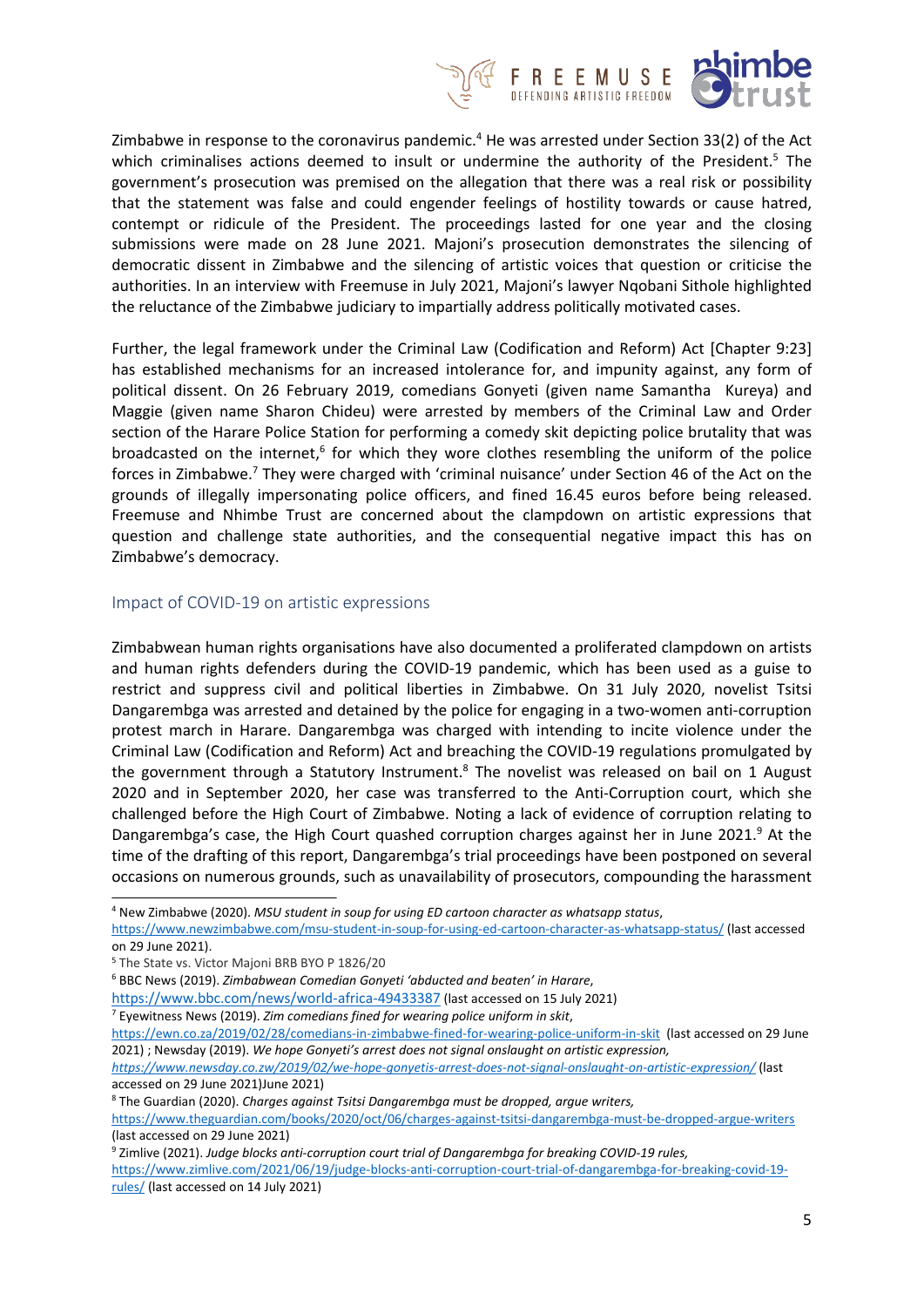

she faces and delaying access to <sup>a</sup> fair trial. This constitutes an undemocratic assault on the right to freedom of assembly and association in Zimbabwe, which is an essential foundation for the exercise of other rights and liberties in <sup>a</sup> democracy, including the right to freedom of expression.

# 2. Censorship of artists and artworks in Zimbabwe

Since the second cycle UPR in 2016, Freemuse and Nhimbe Trust have documented how legislative frameworks on censorship and broadcasting in Zimbabwe are often used by the authorities to censor and restrict the right to freedom of artistic expression on grounds authorities deem to be the protection of public morals. Freemuse'<sup>s</sup> research demonstrates that 33 percent of documented violations of artistic freedom in Zimbabwe since the second cycle UPR were on the basis of indecency, <sup>a</sup> vaguely defined term that has been instrumentalised to arbitrarily ban artistic expressions considered offensive and contrary to public morals.

# Censorship and Entertainments Control Act of 1967

Central to the censorship of artistic and creative content in Zimbabwe is the Censorship and Entertainments Control Act [Chapter 10:4] of 1967 which establishes <sup>a</sup> Board of Censors that regulates recorded material including films, videos, publications, pictures, and statues, alongside theatres and places of public entertainment. Section 10(2) of this legislation specifically allows for censorship of films or film advertisement content considered indecent, obscene, harmful to public morals, as well as that which is likely to be contrary to the interests of defence, public safety, public order, or public health. Zimbabwe'<sup>s</sup> Ministry of Home Affairs and Cultural Heritage has jurisdiction over the administration of this legislation. Among other points of authority, the Minister is empowered by the Act to appoint all members of the Board of Censors as provided in Section 3, and two of the three members who constitute the Appeals Board, as provided in Section 18(1). The Minister may alter any decision of the Board or that of the Appeals Board without <sup>a</sup> hearing or solicitation of information (Section 23) and can bar the public from accessing any proceedings related to the execution of the Act (Section 21). The absence of mechanisms providing for accountability and transparency in Zimbabwe allows for an illegitimate misuse of power by the Government.

Freemuse has also documented how the vague standards of censorship established in the Censorship and Entertainments Control Act confer excessive powers to the Board of Censors to arbitrarily remove content through subjective interpretations of the provisions. Further, the absence of precise and narrow limitations on terms such as 'indecent,' 'offensive' and 'obscene' in the law contravene constitutional requirements as well as Zimbabwe'<sup>s</sup> international law obligations under Article 19(3) of the ICCPR. On 12 May 2018, Zimbabwe dancehall musician Seh Calaz (given name Tawanda Mumanyi) was found to have violated the Censorship and Entertainments Control Act after publicly distributing *Kurova Hohwa*, <sup>a</sup> song which had not been cleared by the Board of Censors and was considered to have contained lyrics that are indecent, unethical and undesirable to the public. The musician was fined 85 euros by <sup>a</sup> Harare magistrate, with <sup>a</sup> pronouncement that failure to pay within 15 days would incur a prison sentence of 30 days.<sup>10</sup> In 2016, the Board of Censors made a recommendation for the song to be banned on the grounds that it 'polluted public morals' through references to sexual intercourse. The case is illustrative of how the vague provisions of the Censorship and Entertainments Control Act enable the Board of Censors to arbitrarily interpret definitions on public morals, consequently silencing artistic voices and limiting the breadth of artistic

<sup>10</sup> Freemuse (2019). *The State of Artistic Freedom 2019,* [https://freemuse.org/wp-content/uploads/2019/03/saf-2019](https://freemuse.org/wp-content/uploads/2019/03/saf-2019-online.pdf) [online.pdf](https://freemuse.org/wp-content/uploads/2019/03/saf-2019-online.pdf) ; Nehanda Radio (2018). *Zim dancehall singer fined over lewd lyrics,* <https://nehandaradio.com/2018/05/11/zimdancehall-singer-fined-over-lewd-lyrics/> (last accessed on 29 June 2021).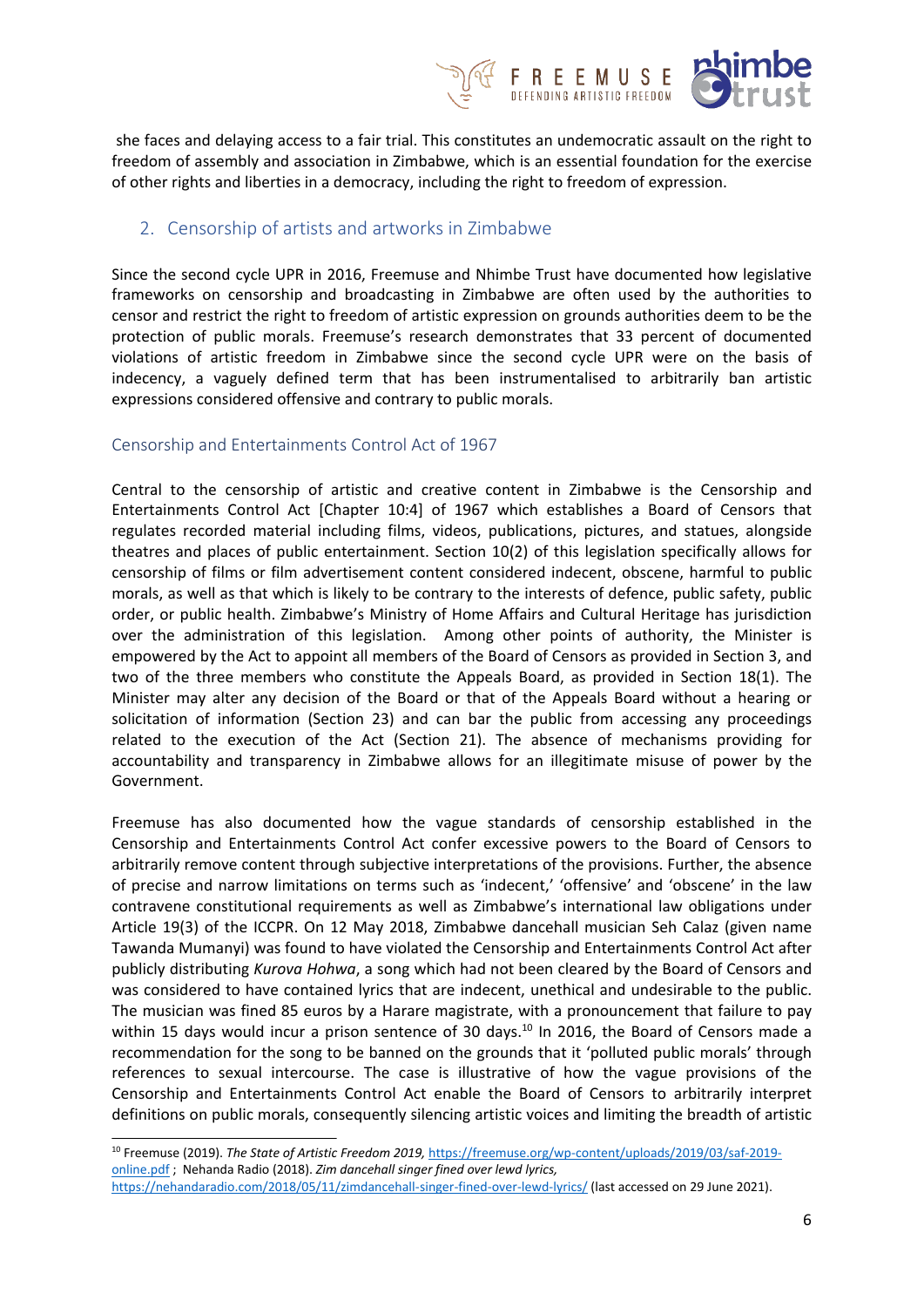

#### work being produced.

#### Broadcasting Services Act of 2001 and Broadcasting Authority of Zimbabwe

The Broadcasting Services Act [Chapter 12:06] of 2001 is also often invoked to restrict the right to freedom of artistic expression in Zimbabwe. Amongst other objectives, the law regulates the licensing and operations of broadcasters and establishes the Broadcasting Authority of Zimbabwe whose members are appointed by the Minister of Information, Publicity and Broadcasting Services, in consultation with the sitting President of Zimbabwe. Freemuse and Nhimbe Trust note that the nature of this appointment, as well as the absence of transparency and accountability mechanisms in the governing legislation, provide for an unstable environment for Zimbabwean musicians with regard to how they and their music is regulated.

The Broadcasting Authority of Zimbabwe has been conferred <sup>a</sup> broad range of powers including the censorship of content that includes 'material that is harmful or offensive to members of the public or allows for unfair treatment of individuals in television or radio programmes.' Section 46 empowers the Minister of Information, Publicity and Broadcasting Services to introduce regulations to carry out or give effect to the Act. The Broadcasting Services (Licensing and Content) Regulations [Statutory Instrument 185 of 2004] further provides that programmes being broadcast must observe 'good taste and decency, uphold public morality and protect children from negative influences,' consequently leading to the authorities moral policing artistic content produced for broadcasting.

On 1 June 2019, the Broadcasting Authority banned the song, *African Queen (Binga)* by dancehall musician Tocky Vibes (given name Obey Makamure) after deeming the lyrics *"*if you stay in Binga you will see naked people, if you stay in Binga you will be naked*"* to be offensive to the people of the Zimbabwean district of Binga.<sup>11</sup> In the absence of a reasonable justification for imposing the ban, the Broadcasting Authority'<sup>s</sup> decision greatly weakens the constitutional guarantee of right to freedom of artistic and creative expression, and limits the capacity for artists to engage in political or social discussions without consequences or censorship.

Similarly, on 29 December 2019, the Broadcasting Authority of Zimbabwe banned *Ngoro*, <sup>a</sup> song by musicians Enzo Ishall and Rachel J, from being broadcast on radio and television platforms. The ban was issued on the grounds that the lyrics could be considered sexually suggestive, offensive, and <sup>a</sup> negative influence for children.<sup>12</sup> The absence of strict standards to narrowly define standards such as 'negative influence for children' restricts the right to artistic expression in Zimbabwe and has <sup>a</sup> chilling effect on the free speech of artists, who consequently subject their content to selfcensorship for avoidance of potential legal implications for creative expressions.

### 3. Harassment and intimidation of cultural actors

In the period between 2016 and 2021, Freemuse documented how government harassment and intimidation is utilised to prevent artists from exercising their right to freedom of artistic expression. Zimbabwean authorities have <sup>a</sup> commitment under national and international human rights mechanisms to respect, protect and fulfil guaranteed human rights, including the right to life which includes protection from attacks on an individual'<sup>s</sup> physical integrity. Under these terms, governmental bodies are obliged to investigate and prosecute non-state actors who use violence.

<sup>11</sup> Freemuse (2020). *The State of Artistic Freedom 2020*, [https://freemuse.org/wp-content/uploads/2020/04/State-of-](https://freemuse.org/wp-content/uploads/2020/04/State-of-Artistic-Freedom-2020-1.pdf)[Artistic-Freedom-2020-1.pdf](https://freemuse.org/wp-content/uploads/2020/04/State-of-Artistic-Freedom-2020-1.pdf)

<sup>12</sup> The Connect (2019). *Rachel J &Enzo Ishall'<sup>s</sup> Ngoro gets radio ban,* [http://theconnect.co.zw/rachel-j-enzo-ishalls-ngoro](http://theconnect.co.zw/rachel-j-enzo-ishalls-ngoro-gets-radio-ban/)[gets-radio-ban/](http://theconnect.co.zw/rachel-j-enzo-ishalls-ngoro-gets-radio-ban/) (last accessed on 29 June 2021)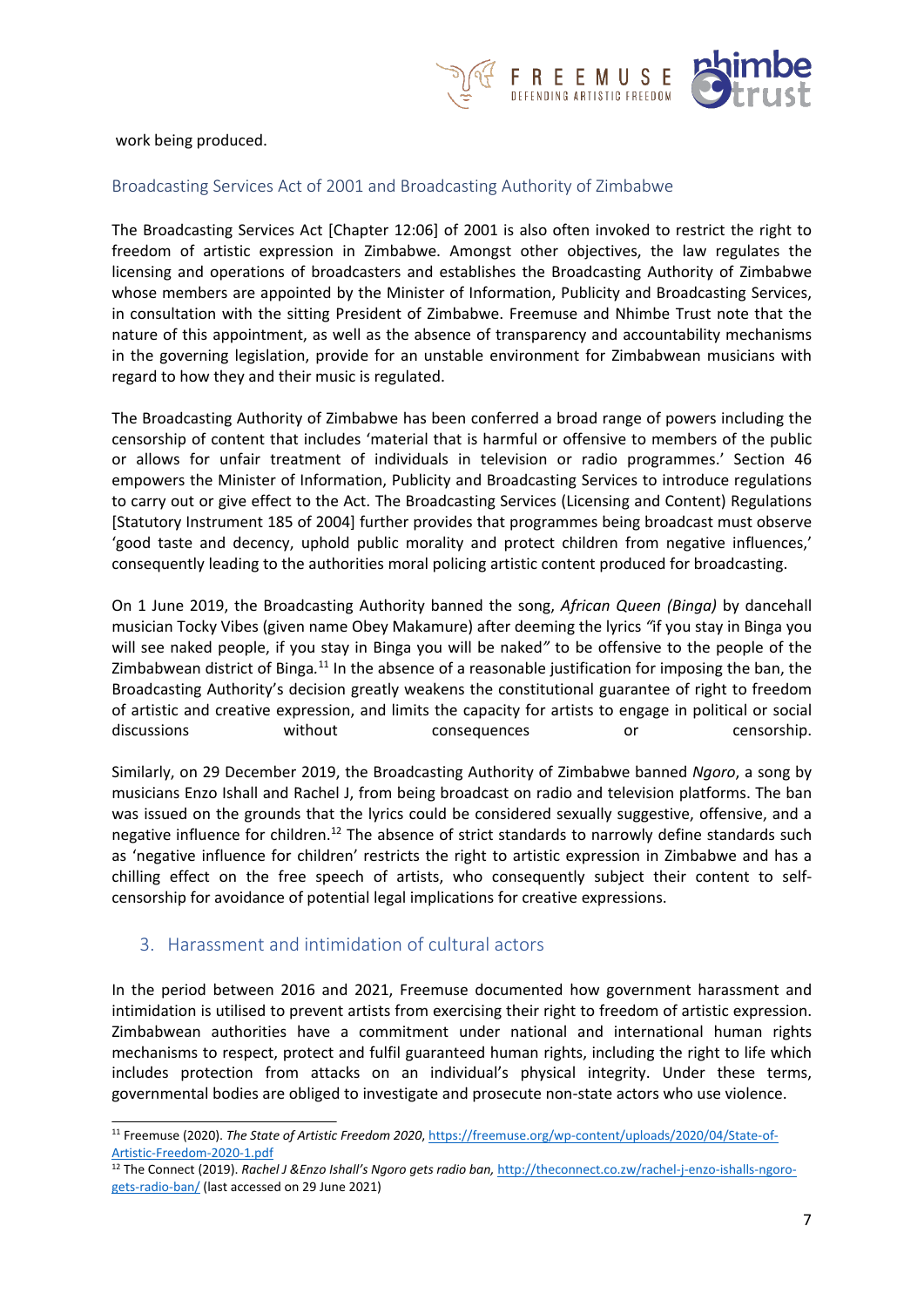

Civil society organisations in Zimbabwe have documented several cases of abductions and torture of activists and human rights defenders who actively voice their dissent against actions of the state.<sup>13</sup> In the End of Mission Statement of the United Nations Special Rapporteur on the right to freedom of peaceful assembly and of association, the Special Rapporteur made note of the allegations of arrests, detentions and abductions of trade union leaders as well as of persons protesting the existing regime. 14

On 21 August 2019, the aforementioned Zimbabwean comedian Gonyeti was abducted from her home in Harare by unidentified men who claimed that they were police officers. Gonyeti was beaten, stripped of her clothing, made to drink sewage water and left in <sup>a</sup> bushy area in an urban setting at Crowborough North in Harare.<sup>15</sup> According to the comedian, her registered complaint with the police has not led to <sup>a</sup> subsequent investigation and she expressed that her assailants had indicated that she was being monitored because of her satirical work that addresses themes of politics and state leadership. Gonyeti'<sup>s</sup> case illustrates that the absence of institutional mechanisms to facilitate access to justice negatively impact the space for free artistic and creative expressions in Zimbabwe and the consequential impact on artists self-censoring to avoid potential harassment.

Additionally, on 5 October 2019, popular radio personality DJ Blesh (given name Blessing Nyanhete) was threatened with abduction and death by unidentified individuals in the city of Gweru. On being threatened again the following day, the DJ registered <sup>a</sup> complaint at the Gweru Police Station and claimed he was being subjected to this intimidation on account of his critique of the current President of Zimbabwe over the state of the Zimbabwean economy.<sup>16</sup> In the absence of robust institutional mechanisms to address the illegitimate harassment faced by artists and cultural actors in Zimbabwe, the full realisation of the constitutional guarantees of freedom of expression are not fulfilled.

# Recommendations

Freemuse and Nhimbe Trust recommend that the Government of Zimbabwe should:

- 1. Ratify the Optional Protocol to the International Covenant on Economic, Social and Cultural Rights (ICESCR), which establishes the complaint and inquiry mechanisms of the covenant.
- 2. Re-align all existing legislation with the Constitution of 2013 and Zimbabwe'<sup>s</sup> obligations under international human rights law, including Article 19 of the International Covenant on Civil and Political Rights (ICCPR). This includes reforming or repealing in part or its entirety, the Broadcasting Services Act, the Censorship and Entertainments Controls Act and the Criminal Law (Codification and Reform) Act, where it is established that its legislative provisions are contrary to international human rights law, standards, and principles.
- 3. Ensure the application of existing legislative and criminal law frameworks to prosecute state authorities for misuse of powers to harass or intimidate artists and cultural actors. This

<sup>13</sup> Amnesty International (2019). *Violent crackdown on activists underway ahead of opposition protests,* [https://www.amnesty.org/en/latest/news/2019/08/zimbabwe-violent-crackdown-on-activists-underway-ahead-of](https://www.amnesty.org/en/latest/news/2019/08/zimbabwe-violent-crackdown-on-activists-underway-ahead-of-opposition-protests/)[opposition-protests/](https://www.amnesty.org/en/latest/news/2019/08/zimbabwe-violent-crackdown-on-activists-underway-ahead-of-opposition-protests/) ; Human Rights Watch (2021). *World Report 2021 –* Zimbabwe, [https://www.hrw.org/world](https://www.hrw.org/world-report/2021/country-chapters/zimbabwe)[report/2021/country-chapters/zimbabwe](https://www.hrw.org/world-report/2021/country-chapters/zimbabwe)

<sup>&</sup>lt;sup>14</sup> Clément Nyaletsossi Voule, United Nations Special Rapporteur on the rights to freedom of peaceful assembly and of association. *The End of Mission Statement* (2019),

[https://www.ohchr.org/en/NewsEvents/Pages/DisplayNews.aspx?NewsID=25041&LangID=E#:~:text=The%20overarching%](https://www.ohchr.org/en/NewsEvents/Pages/DisplayNews.aspx?NewsID=25041&LangID=E#:~:text=The%20overarching%20purpose%20of%20my,to%20the%20exercise%20of%20the) [20purpose%20of%20my,to%20the%20exercise%20of%20the](https://www.ohchr.org/en/NewsEvents/Pages/DisplayNews.aspx?NewsID=25041&LangID=E#:~:text=The%20overarching%20purpose%20of%20my,to%20the%20exercise%20of%20the)

<sup>15</sup> Freemuse (2020). *The State of Artistic Freedom 2020*, [https://freemuse.org/wp-content/uploads/2020/04/State-of-](https://freemuse.org/wp-content/uploads/2020/04/State-of-Artistic-Freedom-2020-1.pdf)[Artistic-Freedom-2020-1.pdf](https://freemuse.org/wp-content/uploads/2020/04/State-of-Artistic-Freedom-2020-1.pdf)

<sup>16</sup> News Day (2019). *Gweru DJ claims death threats,* <https://www.newsday.co.zw/2019/10/gweru-dj-claims-death-threats/>